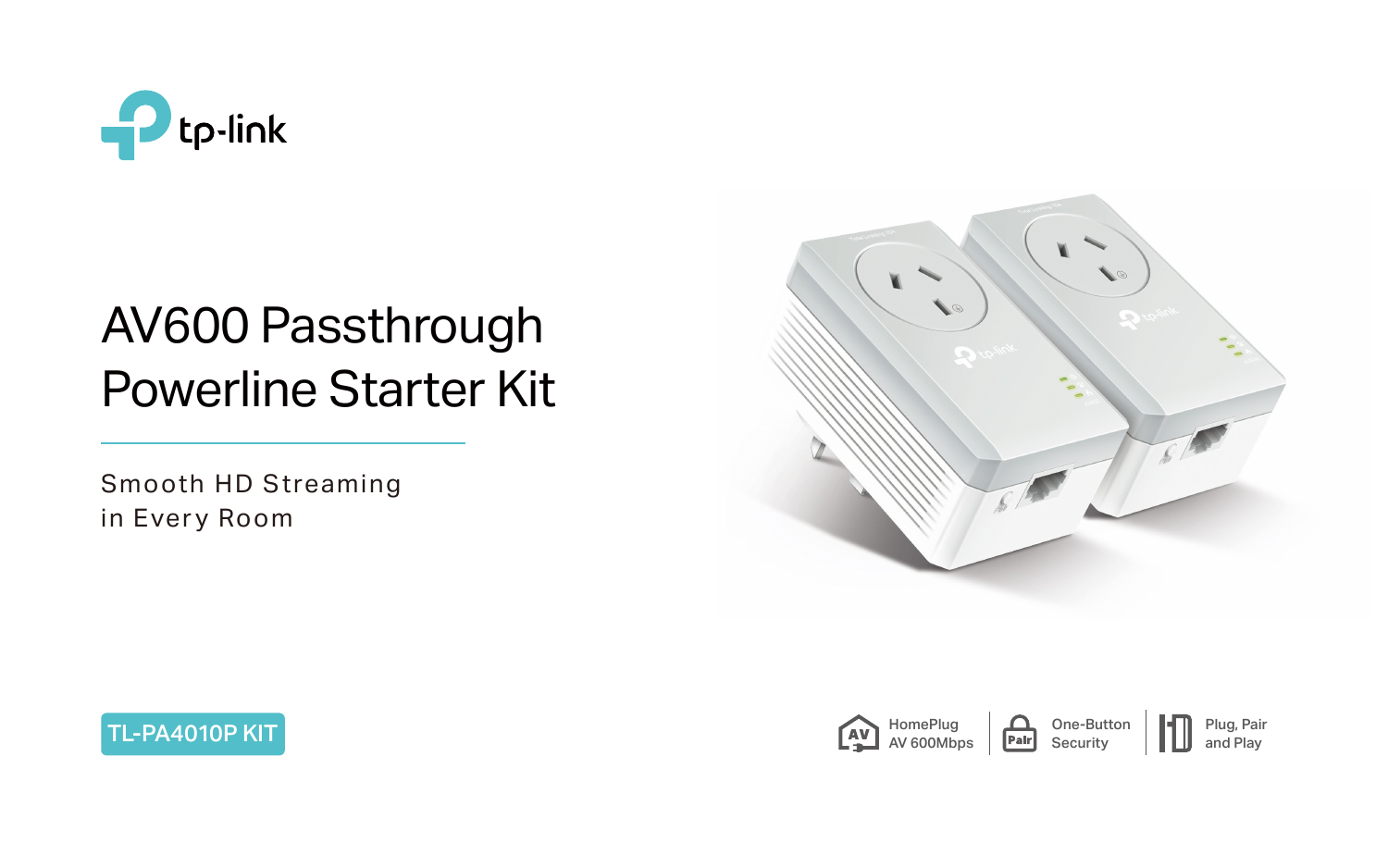# **Highlights**

### HomePlug AV Standard Compliant Compliant Complement Complement Complement Complement Complement Complement Complement Complement Complement Complement Complement Complement Complement Complement Complement Complement Compl

 The HomePlug AV standard creates high-speed data transfer rates of up to 600Mbps to support all your online activities.

Simply push the Pair button on the adapters, and quickly set up a hassle-free

powerline network.



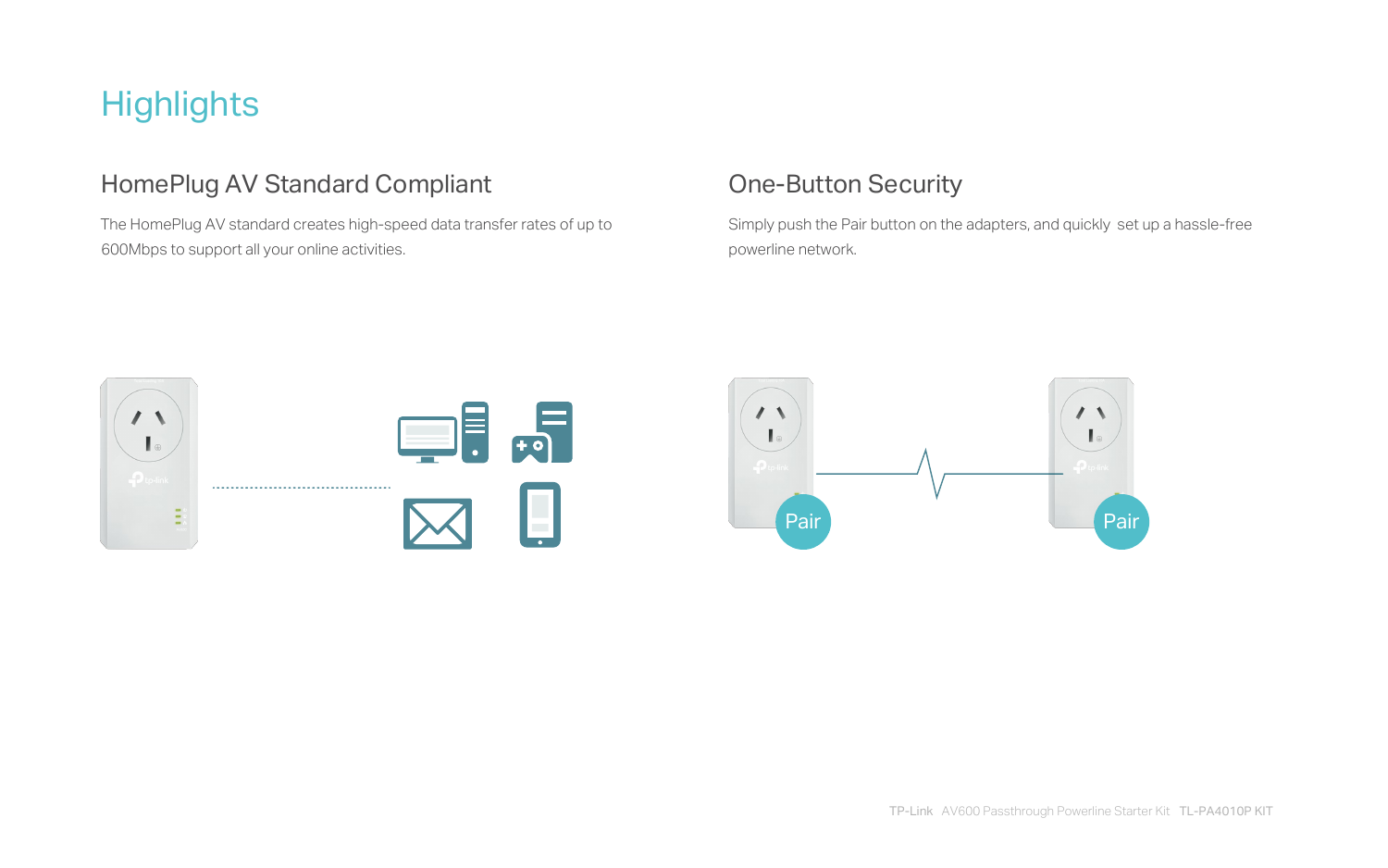The AV600 Passthrough Powerline Starter Kit brings internet to any area with a power outlet using your home's electrical wiring.



# **Highlights**

Powerline adapters and extenders must be deployed in a set of two or more.

### Plug, Pair and Play! Internet from Any Outlet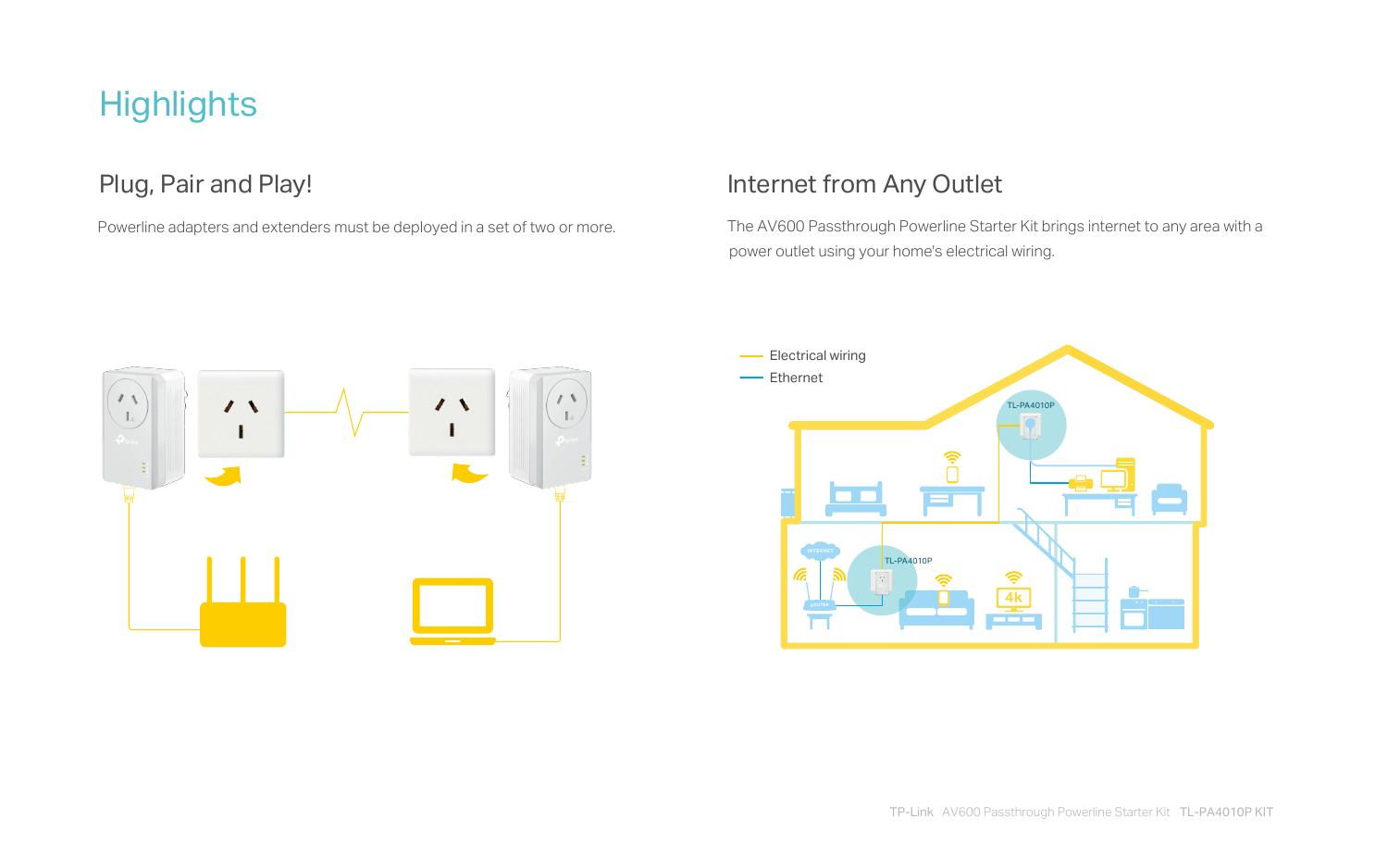- · Plug, Pair and Play Plug, pair and play, no configuration required
- · No New Wires No new wires, use existing electrical wiring to expand your home network
- · Keep Your Outlet An integrated socket lets you power regular devices as normal, and a built-in noise filter prevents them from interrupting the powerline signal.
- · TP-Link tpPLC Allows you to easily manage your network using the tpPLC Utility



· Pair Button – 128-bit AES encryption easily at a push of the "Pair" button



· Power Saving – Power Saving Mode helps reducing power consumption by up to 85%

- · Ultra-fast Powerline Speed HomePlug AV standard compliant, high-speed data transfer rate of up to 600Mbps, ideal for Ultra HD streaming and online gaming
- · Ethernet Port The Ethernet port allows your TV, game console or PC to connect to the internet at high speeds



· 300 Meters Range – Up to 300 meters / 1000 feet range over the existing household power circuit.





· Mains Filter – Mains Filter inside the outlet reduces electrical noise interference and improves powerline communication performance

## Features